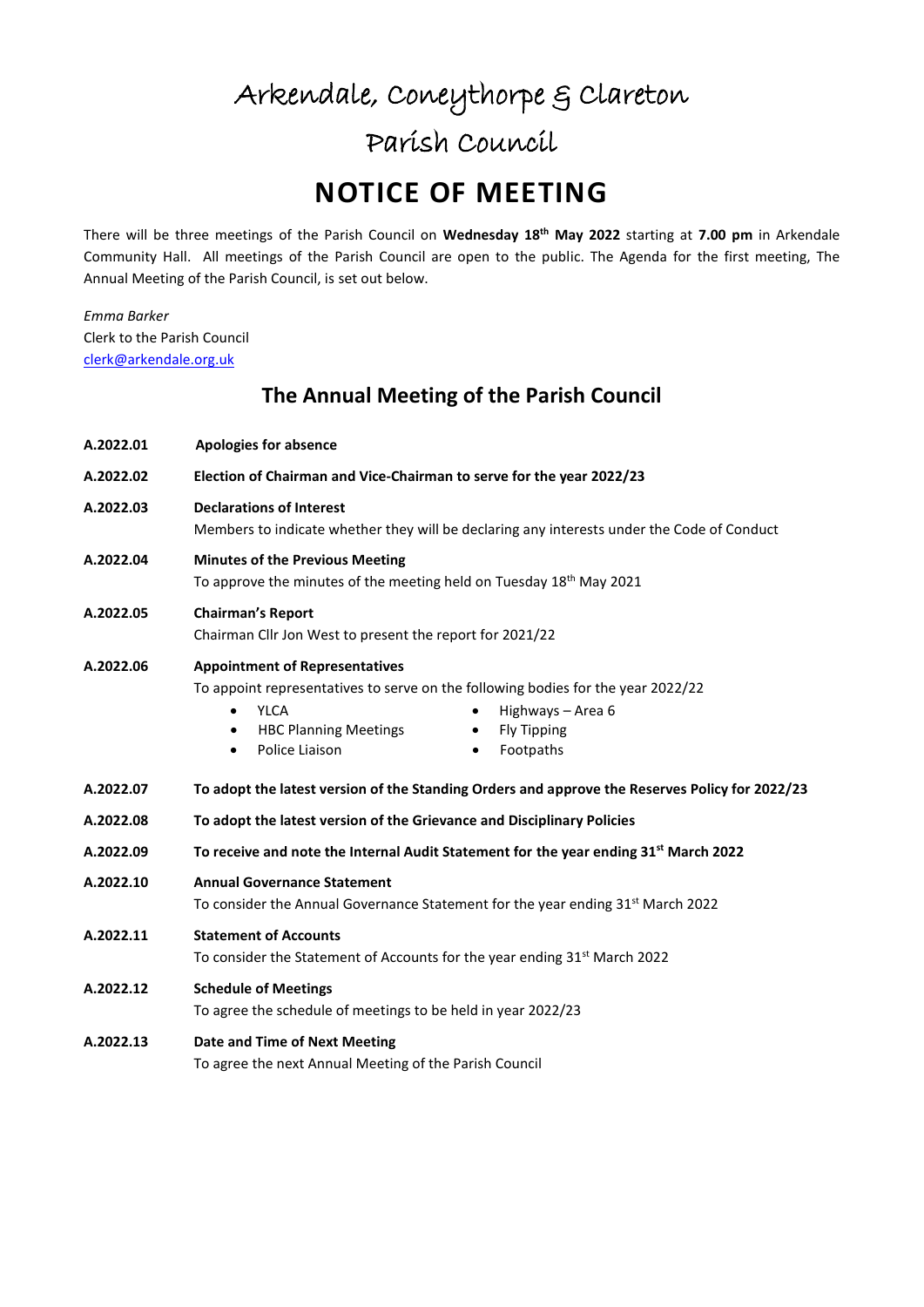## Arkendale, Coneythorpe & Clareton Parish Council

## **NOTICE OF MEETING**

There will be three meetings of the Parish Council on **Wednesday 18th May 2022** starting at **7.00 pm** in Arkendale Community Hall. All meetings of the Parish Council are open to the public. The Agenda for the second meeting, The Ordinary Parish Council Meeting, is set out below.

*Emma Barker* Clerk to the Parish Council [clerk@arkendale.org.uk](mailto:clerk@arkendale.org.uk)

### **Ordinary Parish Council Meeting**

#### **2022.01 To receive apologies and approve reasons for absence**

- **2022.02 Declarations of Interest.** To receive declarations of disclosable pecuniary interest (not previously declared) on any matters of business.
- **2022.03 Public Participation.** Any member of the public present at the meeting may make representations, answer questions or give evidence in relation to the business to be transacted. Members of the council who have a prejudicial interest in relation to any item of business to be transacted may also speak in relation to that matter. It is now permitted to video, record and broadcast the meeting anyone wishing to do so should advise the Clerk or Chair of the Council to ensure compliance and enable Council to effectively and lawfully manage this activity. *Please note that the Chairman will control this session and will exercise his discretion as to the amount of time allowed for public participation. No decisions are made at this part of the meeting – this will be done by the Council having heard and noted the representations made*.
- **2022.04 Minutes of the Previous Meeting**

Approve the minutes of the meeting held on Tuesday 22<sup>nd</sup> March 2022.

#### **2022.05 Reports from other Councillors (County Council and Borough Council - if available)**

#### **2022.06 Finance Report - KM**

Matters arising from previous minutes

Payments / receipts:

- 1. Payment of £8.00 HSBC Bank Charges (Jan 22)
- 2. **Receipt** of £0.14 HSBC Interest
- 3. Payment of £8.00 HSBC Bank Charges (Mar 22)
- 4. Payment of £8.00 HSBC Bank Charges (Apr 22)
- 5. **Receipt** of £1965 Precept 1
- 6. Payment of £25.00 Community Hall Hire
- 7. Payment of £88.67 Clerk Salary April

#### **2022.07 Planning Report - OQ**

Matters arising from previous minutes

Decisions

• Application 6 20/02667/FUL – Outline application for erection of 5 dwellings - Bryan Lodge, Moor Lane, Arkendale. Refused.

Applications

Appeals

Applications received since the publication of the agenda and prior to the meeting

**Other**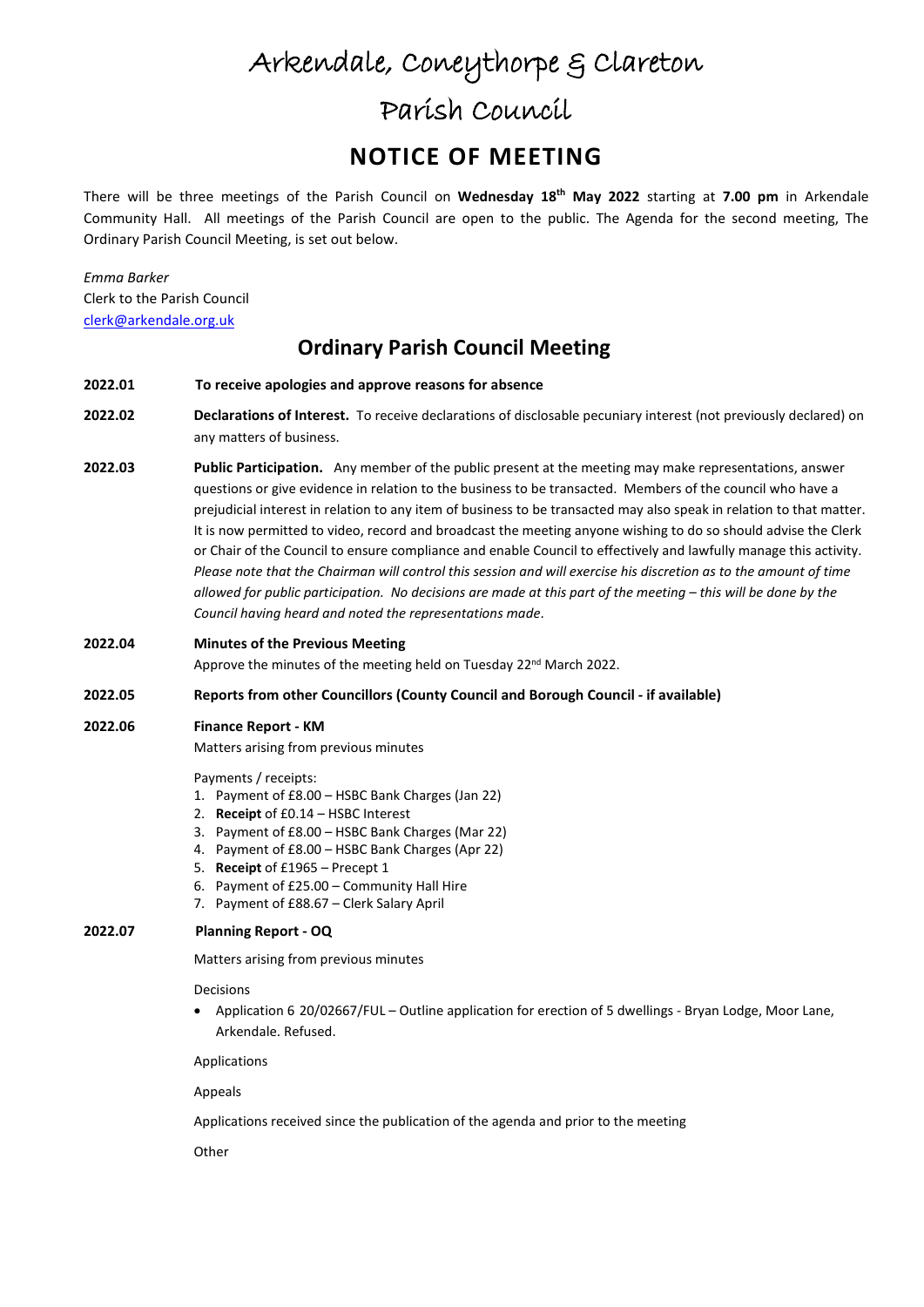| 2022.08 | <b>Highways - MR</b><br>Matters arising from previous minutes                                                                                        |  |
|---------|------------------------------------------------------------------------------------------------------------------------------------------------------|--|
|         | Holgate Bridge                                                                                                                                       |  |
|         | Coneythorpe 30mph sign                                                                                                                               |  |
| 2022.09 | Countryside Matters and Fly Tipping – PH<br>Matters arising from previous minutes                                                                    |  |
| 2022.10 | <b>Village Reports</b><br><b>Arkendale</b>                                                                                                           |  |
|         | HBC Platinum Jubilee Community Grant Scheme - Bench at the Mar<br>$\bullet$                                                                          |  |
|         | <b>Coneythorpe and Clareton</b>                                                                                                                      |  |
|         | Defibrillator - JW<br>$\bullet$                                                                                                                      |  |
|         | Potholes – JW / KM<br>$\bullet$                                                                                                                      |  |
|         | Rowan Tree on the Village Green - JW<br>$\bullet$                                                                                                    |  |
|         | Potential Damage by Old Forge Roof - JW<br>$\bullet$                                                                                                 |  |
| 2022.11 | <b>Correspondence Received</b>                                                                                                                       |  |
| 2022.12 | <b>Public Consultation - KM</b><br>Matters arising from previous minutes                                                                             |  |
| 2022.13 | <b>Funding Opportunities - JW</b><br>Matters arising from previous minutes                                                                           |  |
| 2022.14 | Arkendale.gov.uk - JW / GH<br>Matters arising from previous minutes                                                                                  |  |
| 2022.15 | The Mar / Tree and Hedge Project - OQ / KM                                                                                                           |  |
| 2022.16 | 'Friends of the Mar' Group - OQ                                                                                                                      |  |
| 2022.18 | Queen's Jubilee - GH                                                                                                                                 |  |
| 2022.19 | <b>Vacancy for Parish Councillor</b>                                                                                                                 |  |
| 2022.20 | <b>Vacancy for Parish Clerk</b>                                                                                                                      |  |
| 2022.21 | <b>Matters for Inclusion on the Next Agenda</b>                                                                                                      |  |
| 2022.22 | Date and Time of Next Meeting<br>The next meeting is scheduled to be held on Wednesday 14th September 2022 in Arkendale Community Hall at<br>7.30pm. |  |